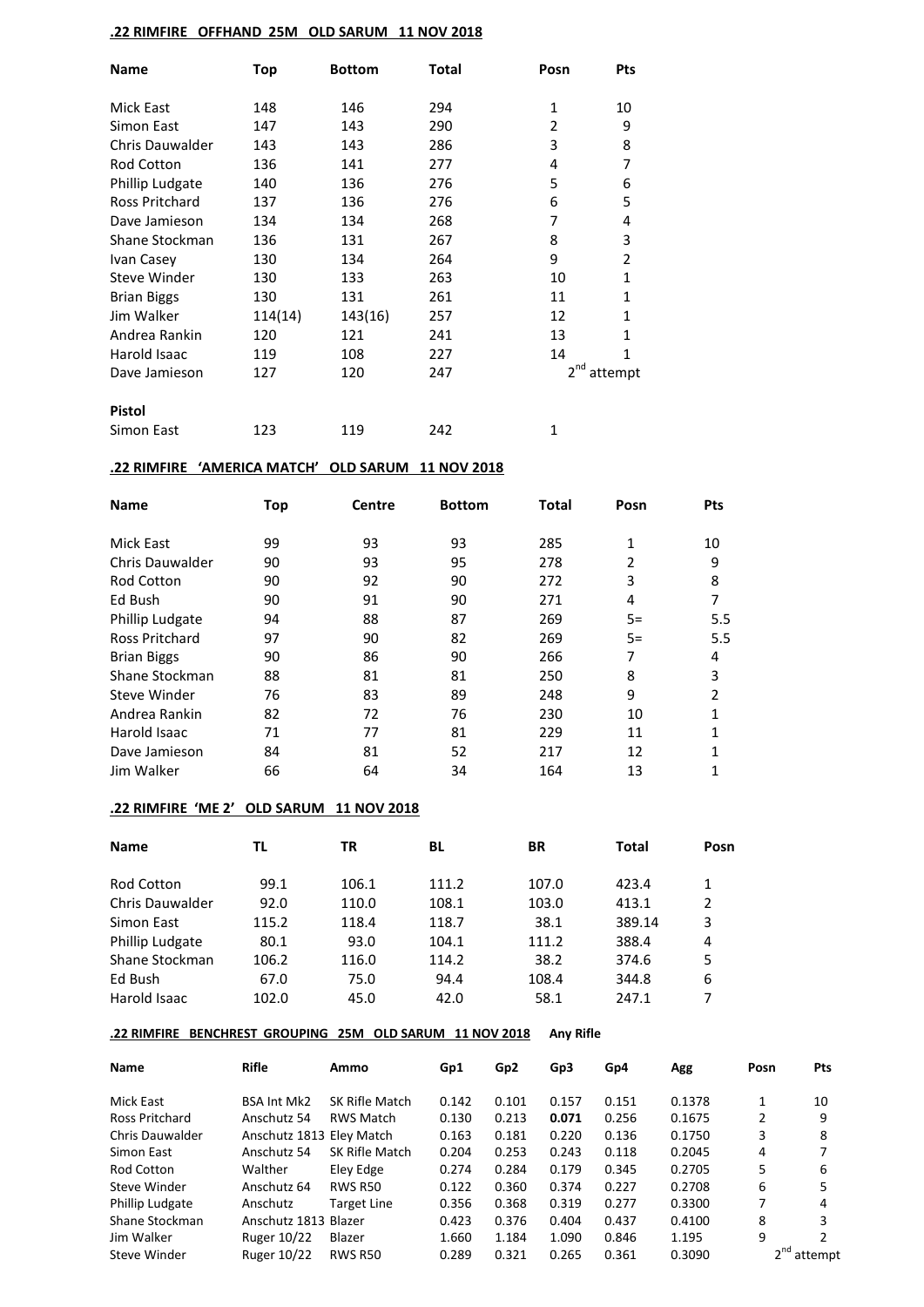## **GALLERY RIFLE (CF) OFFHAND 25M OLD SARUM 17 NOV 2018**

| Name                                                           | <b>Top</b> | <b>Bottom</b>  | <b>Total</b> | Posn           | Pts                     | <b>Sights</b>           |               |
|----------------------------------------------------------------|------------|----------------|--------------|----------------|-------------------------|-------------------------|---------------|
| Mick East                                                      | 145        | 149            | 294          | 1              | 10                      | Scope                   |               |
| Mick East                                                      | 139        | 144            | 283          | $\overline{2}$ | ---                     | Iron                    |               |
| Chris Dauwalder                                                | 136        | 136            | 272          | 3              | 9                       | Scope                   |               |
| James Thompson                                                 | 126        | 132            | 258          | 4              | 8                       | Iron                    |               |
| <b>Rod Cotton</b>                                              | 126(14)    | 130(16)        | 256          | 5              | $\overline{7}$          | Iron                    |               |
| Harry B-Jones                                                  | 120        | 132            | 252          | 6              | 6                       | Iron                    |               |
| Dave Johnson                                                   | 121        | 130            | 251          | 7              | 5                       | Iron                    |               |
| <b>Steve Monk</b>                                              | 123        | 121            | 244          | 8              | 4                       | Iron                    |               |
| Ross Pritchard                                                 | 121        | 122            | 243          | $9=$           | 2.5                     | Scope                   |               |
| Shane Stockman                                                 | 124        | 119            | 243          | $9=$           | 2.5                     | Iron                    |               |
| Ivan Casey                                                     | 126(16)    | 110(14)        | 236          | 11             | 1                       | Iron                    |               |
| Jim Walker                                                     | 118(16)    | 113(14)        | 231          | 12             | 1                       | Iron                    |               |
| Thomas Kulitz                                                  | 93         | 109            | 202          | 13             | 1                       | Iron                    |               |
|                                                                |            |                |              |                | 1                       |                         |               |
| Mark Smith<br><b>Elke Kulitz</b>                               | 78         | 106            | 184          | 14             | $\mathbf{1}$            | Iron                    |               |
|                                                                | 60         | 23             | 83           | 15             |                         | Iron                    |               |
| <b>Iron Sights</b>                                             |            |                |              |                |                         |                         |               |
| <b>Mick East</b>                                               | 139        | 144            | 283          | 1              | $10\,$                  |                         |               |
| James Thompson                                                 | 126        | 132            | 258          | 2              | 9                       |                         |               |
| Rod Cotton                                                     | 126(14)    | 130(16)        | 256          | 3              | 8                       |                         |               |
| Harry B-Jones                                                  | 120        | 132            | 252          | 4              | $\overline{7}$          |                         |               |
| Dave Johnson                                                   | 121        | 130            | 251          | 5              | 6                       |                         |               |
| <b>Steve Monk</b>                                              | 123        | 121            | 244          | 6              | 5                       |                         |               |
| Shane Stockman                                                 | 124        | 119            | 243          | 7              | $\overline{\mathbf{4}}$ |                         |               |
| Ivan Casey                                                     | 126(16)    | 110(14)        | 236          | 8              | 3                       |                         |               |
| Jim Walker                                                     | 118(16)    | 113(14)        | 231          | 9              | $\overline{2}$          |                         |               |
| <b>Thomas Kulitz</b>                                           | 93         | 109            | 202          | 10             | $\mathbf{1}$            |                         |               |
| Mark Smith                                                     | 78         | 106            | 184          | 11             | $\mathbf{1}$            |                         |               |
| Elke Kulitz                                                    | 60         | 23             | 83           | 12             | 1                       |                         |               |
| GALLERY RIFLE (CF) 'TIMED & PRECISION 1' OLD SARUM 17 NOV 2018 |            |                |              |                |                         |                         |               |
| <b>Name</b>                                                    | <b>P1</b>  | P <sub>2</sub> | P3           | <b>Total</b>   | Posn                    | Pts                     | <b>Sights</b> |
| Chris Dauwalder                                                | 119.8      | 120.10         | 60.6         | 299.24         | $\mathbf{1}$            | 10                      | Scope         |
| Mick East                                                      | 120.9      | 119.6          | 59.3         | 298.18         | $\mathbf 2$             | 9                       | Scope         |
| Ed Bush                                                        | 118.5      | 119.5          | 60.1         | 297.11         | 3                       | 8                       | Scope         |
| <b>Steve Monk</b>                                              | 114.1      | 120.3          | 60.6         | 294.10         | $\pmb{4}$               | 7                       | Iron          |
| Ross Pritchard                                                 | 112.1      | 115.5          | 59.1         | 286.7          | 5                       | 6                       | Scope         |
| Shane Stockman                                                 | 118.5      | 117.3          | 50.0         | 285.8          | $\boldsymbol{6}$        | 5                       | Iron          |
| James Thompson                                                 | 110.0      | 115.2          | 60.4         | 285.6          | $\overline{7}$          | 4                       | Iron          |
| Dave Johnson                                                   | 112.2      | 118.2          | 50.1         | 280.5          | 8                       | 3                       | Iron          |
| Harry B-Jones                                                  | 115.0      | 115.0          | 48.3         | 278.3          | 9                       | $\overline{2}$          | Iron          |
| Jim Walker                                                     | 117.3      | 110.1          | 45.0         | 272.4          | $10\,$                  | 1                       | Iron          |
| Rod Cotton                                                     | 103.1      | 104.2          | 59.2         | 266.5          | 11                      | $\mathbf{1}$            | Iron          |
|                                                                |            |                |              |                |                         |                         |               |
| <b>Iron Sights</b>                                             |            |                |              |                |                         |                         |               |
| <b>Steve Monk</b>                                              | 114.1      | 120.3          | 60.6         | 294.10         | $\mathbf 1$             | 10                      |               |
| Shane Stockman                                                 | 118.5      | 117.3          | 50.0         | 285.8          | $\mathbf 2$             | 9                       |               |
| James Thompson                                                 | 110.0      | 115.2          | 60.4         | 285.6          | 3                       | 8                       |               |
| Dave Johnson                                                   | 112.2      | 118.2          | 50.1         | 280.5          | $\pmb{4}$               | 7                       |               |
| Harry B-Jones                                                  | 115.0      | 115.0          | 48.3         | 278.3          | 5                       | 6                       |               |
| Jim Walker                                                     | 117.3      | 110.1          | 45.0         | 272.4          | 6                       | 5                       |               |
| Rod Cotton                                                     | 103.1      | 104.2          | 59.2         | 266.5          | 7                       | $\overline{\mathbf{4}}$ |               |
|                                                                |            |                |              |                |                         |                         |               |
| .22r/f Pistol                                                  |            |                |              |                |                         |                         |               |
| Rod Cotton                                                     | 116.4      | 110.2          | 60.2         | 286.8          | $\mathbf 1$             | $10\,$                  |               |
| Chris Dauwalder                                                | 110.1      | 114.2          | 59.2         | 283.5          | $\overline{2}$          | 9                       |               |
| <b>Steve Monk</b>                                              | 111.2      | 106.0          | 59.1         | 276.3          | 3                       | 8                       |               |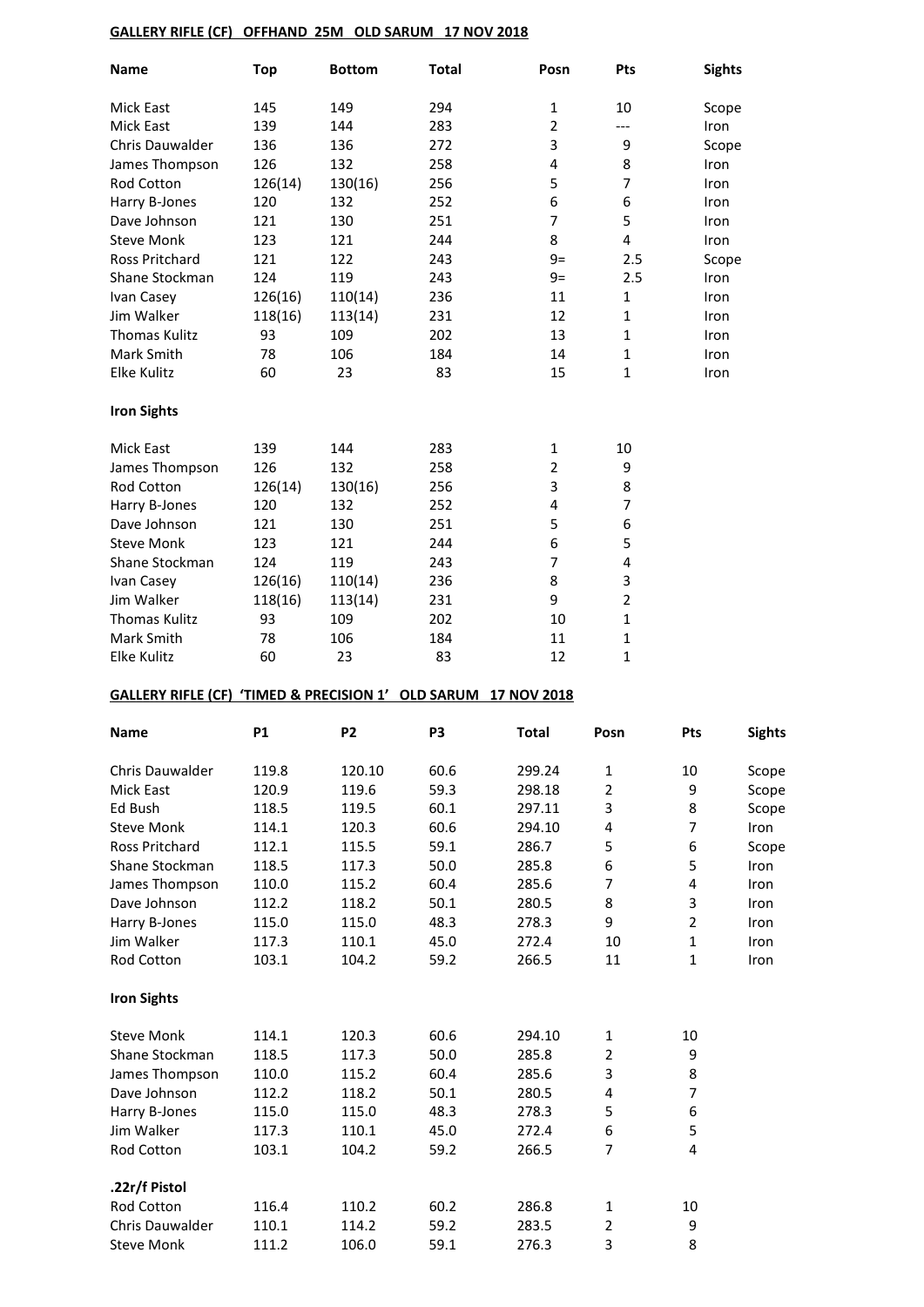## **AGGREGATE RESULTS 1 JULY 2018 – 30 JUN 2019**

**F Class – Open** (Best 6 to count). A total of **17** members took part in these competitions.

| Name                   | 29 Jul | 12 Aug | 7 Oct          | Total          |
|------------------------|--------|--------|----------------|----------------|
| <b>Chris Dauwalder</b> | 7      | 8      | 5              | 20             |
| Gary Jefferies         | 9      | 10     |                | 19             |
| Graham Downer          | 10     |        | 7              | 17             |
| lan Smedley            | 8      |        | 8              | 16             |
| Mark Smith             | 5      | 9      | 1              | 15             |
| Sam Salter             |        |        | 10             | 10             |
| Ross Pritchard         |        |        | 9              | 9              |
| Harry B-Jones          |        | 7      |                | 7              |
| <b>Paul Phillips</b>   | 6      |        | 1              | 7              |
| Shane Stockman         |        |        | 6              | 6              |
| <b>Brian Biggs</b>     | 3      |        | 1              | 4              |
| Dave Johnson           |        |        | 4              | 4              |
| Andrea Rankin          | 4      |        |                | 4              |
| Jim Walker             |        |        | 3              | 3              |
| Mike Boakes            |        |        | $\overline{2}$ | $\overline{2}$ |
| Pete Smith             | 2      |        |                | $\overline{2}$ |
| John Turnham           |        |        | 1              | 1              |

**F Class – TR** (Best 6 to count). A total of **15** members took part in these competitions.

| Name                 | 29 Jul | 12 Aug | 7 Oct          | Total |
|----------------------|--------|--------|----------------|-------|
| Chris Dauwalder      | 8      | 8      | 8              | 24    |
| Gary Jefferies       | 10     | 10     |                | 20    |
| lan Smedley          | 9      |        | 10             | 19    |
| Mark Smith           | 5      | 9      | 4              | 18    |
| Shane Stockman       |        |        | 9              | 9     |
| <b>Paul Phillips</b> | 6      |        | $\overline{2}$ | 8     |
| Harry B-Jones        |        | 7      |                | 7     |
| Graham Downer        | 7      |        |                | 7     |
| Dave Johnson         |        |        | 7              | 7     |
| <b>Brian Biggs</b>   | 3      |        | 3              | 6     |
| Jim Walker           |        |        | 6              | 6     |
| Mike Boakes          |        |        | 5              | 5     |
| Andrea Rankin        | 4      |        |                | 4     |
| Pete Smith           | 2      |        |                | 2     |
| John Turnham         |        |        | 1              | 1     |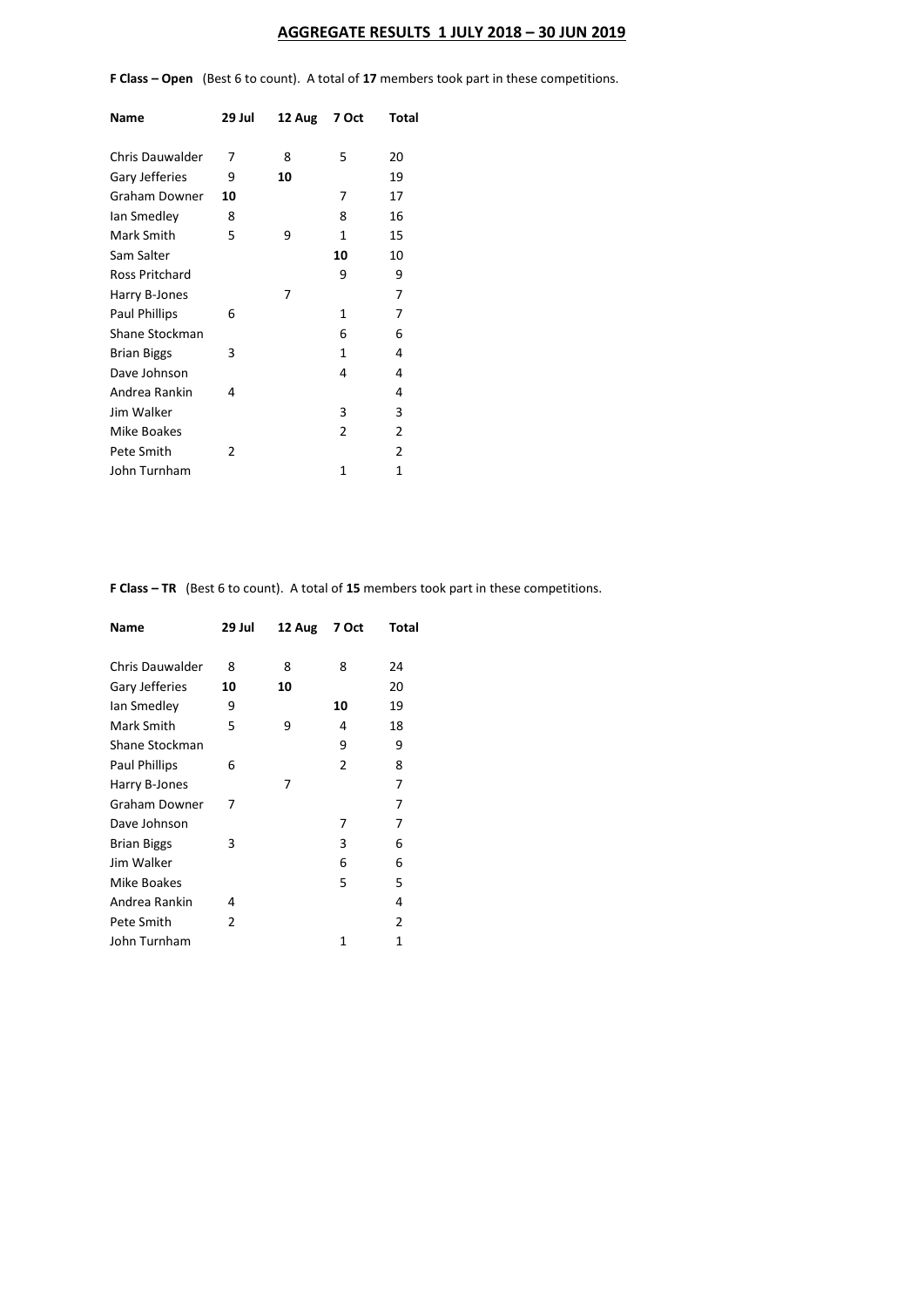| Name                   | 15 Jul         | 18 Aug         | 1 Sep | 22 Sep         | 14 Oct         | 4 Nov          | 11 Nov         | <b>Total</b>            |
|------------------------|----------------|----------------|-------|----------------|----------------|----------------|----------------|-------------------------|
| <b>Mick East</b>       | 9.5            | 8              | 10    | 10             | 10             | 9.5            | 10             | 67                      |
| <b>Chris Dauwalder</b> | 8              | 9              | 8     | 8              | 8              | 7              | 8              | 56                      |
| <b>Rod Cotton</b>      | 6              | 7              |       | 9              | 9              | 5              | $\overline{7}$ | 43                      |
| <b>Ross Pritchard</b>  | 5              | 5              | 7     | $\overline{2}$ | 5              | 6              | 5              | 35                      |
| Simon East             | 9.5            |                |       |                |                | 9.5            | 9              | 28                      |
| John Turnham           |                | 6              | 9     | 6.5            | 6              |                |                | 27.5                    |
| Shane Stockman         |                |                |       | 6.5            | 7              | 3              | 3              | 19.5                    |
| Ed Warden              | 7              | 10             |       |                |                |                |                | 17                      |
| Ivan Casey             |                | 3              | 6     |                | $\mathbf{1}$   | $\mathbf{1}$   | $\overline{2}$ | 13                      |
| Mark Smith             |                | $\overline{2}$ |       | 3              | $\mathbf 1$    | 4              |                | 10                      |
| Phillip Ludgate        |                |                |       |                |                | $\overline{2}$ | 6              | 8                       |
| Sam Salter             | $\overline{4}$ |                | 4     |                |                |                |                | 8                       |
| lan Smedley            |                |                |       |                |                | 8              |                | 8                       |
| Dave Jamieson          |                |                |       |                | 3              |                | 4              | 7                       |
| Jim Walker             |                |                |       | 4              | $\mathbf{1}$   | $\mathbf 1$    | 1              | 7                       |
| <b>Steve Clowes</b>    |                |                | 5     | $\mathbf{1}$   |                |                |                | 6                       |
| <b>Brian Biggs</b>     | 3              |                |       |                | $\mathbf{1}$   |                | $\mathbf{1}$   | 5                       |
| Dave Johnson           |                |                |       | 5              |                |                |                | 5                       |
| Peter Kiy              |                | 4              |       |                |                |                |                | 4                       |
| Szabina Szegezdi       |                |                | 3     | $\mathbf{1}$   |                |                |                | 4                       |
| James Thompson         |                |                |       |                | 4              |                |                | 4                       |
| Andrea Rankin          | 2              |                |       |                | $\mathbf{1}$   |                | 1              | 4                       |
| Harold Isaac           | $\mathbf{1}$   |                |       |                |                | $\mathbf{1}$   | $\mathbf{1}$   | 3                       |
| <b>Richard Clapp</b>   |                |                |       |                | $\overline{2}$ |                |                | $\overline{\mathbf{c}}$ |
| <b>Steve Monk</b>      |                |                |       | $\mathbf{1}$   |                |                |                | $\mathbf{1}$            |
| Gary Jefferies         |                |                |       |                | $\mathbf 1$    |                |                | $\mathbf{1}$            |
| <b>Steve Winder</b>    |                |                |       |                |                |                | 1              | 1                       |

**.22 Rimfire – Offhand** (Best 8 to count). A total of **27** members took part in these competitions.

**.22 Rimfire – Speed** (Best 9 to count). A total of **31** members took part in these competitions.

| Name                  | 15 Jul         | 18 Aug         | 1 Sep          | 9 Sep          | 22 Sep         | <b>14 Oct</b>  | 11 Nov         | Total          |
|-----------------------|----------------|----------------|----------------|----------------|----------------|----------------|----------------|----------------|
| Chris Dauwalder       | 8              | 8              | 8.5            | 10             | 9              | 9              | 9              | 61.5           |
| <b>Mick East</b>      |                | 10             | 10             | 8              | 10             | 4              | 10             | 52             |
| Rod Cotton            | 7              | 9              |                |                | 8              | 10             | 8              | 42             |
| <b>Ross Pritchard</b> | 3              | 6              | 6              |                | 7              | 1              | 5.5            | 28.5           |
| Ed Warden             | 9              | $\overline{7}$ |                | 9              |                |                |                | 25             |
| John Turnham          |                | 5              | 8.5            |                | 6              |                |                | 19.5           |
| <b>Brian Biggs</b>    | 6              |                |                | 5              |                | $\overline{2}$ | 4              | 17             |
| Harry B-Jones         | 5              |                |                | $\mathbf{1}$   |                | 8              |                | 14             |
| Shane Stockman        |                |                |                | $\mathbf 1$    | $\overline{2}$ | 5.5            | 3              | 11.5           |
| Ed Bush               |                | 4              |                |                |                |                | $\overline{7}$ | 11             |
| Gary Jefferies        |                |                |                | 4              |                | 7              |                | 11             |
| Simon East            | 10             |                |                | $\mathbf{1}$   |                |                |                | 11             |
| Sam Salter            |                |                | 5              | 6              |                |                |                | 11             |
| <b>Steve Clowes</b>   |                |                | 3.5            |                | 5              |                |                | 8.5            |
| Ivan Casey            |                |                | $\overline{7}$ | $\mathbf{1}$   |                |                |                | 8              |
| <b>Steve Mercer</b>   |                |                |                | $\overline{7}$ |                |                |                | $\overline{7}$ |
| <b>Richard Clapp</b>  |                |                |                | $\mathbf{1}$   |                | 5.5            |                | 6.5            |
| Phillip Ludgate       |                |                |                |                |                |                | 5.5            | 5.5            |
| <b>Steve Winder</b>   |                |                | 3.5            |                |                |                | 2              | 5.5            |
| Andrea Rankin         | 4              |                |                |                |                |                | $\mathbf{1}$   | 5              |
| Jim Walker            |                |                |                | $\overline{2}$ | $\mathbf{1}$   | $\mathbf{1}$   | $\mathbf{1}$   | 5              |
| Dave Johnson          |                |                |                |                | $\overline{4}$ |                |                | 4              |
| James Thompson        |                |                |                | $\mathbf{1}$   |                | 3              |                | 4              |
| Sasha Brady (J)       |                |                |                | 3              |                |                |                | 3              |
| Peter Kiy             |                | 3              |                |                |                |                |                | 3              |
| <b>Steve Monk</b>     |                |                |                |                | 3              |                |                | 3              |
| David Shepherd        | $\overline{2}$ |                |                |                |                |                |                | $\overline{2}$ |
| <b>Harold Isaac</b>   | $\mathbf{1}$   |                |                |                |                |                | $\mathbf{1}$   | $\overline{2}$ |
| Mark Smith            | $\mathbf{1}$   |                |                |                |                |                |                | $\mathbf{1}$   |
| <b>Mike Boakes</b>    |                |                |                | $\mathbf 1$    |                |                |                | $\mathbf 1$    |
| Dave Jamieson         |                |                |                |                |                |                | $\mathbf 1$    | $\mathbf{1}$   |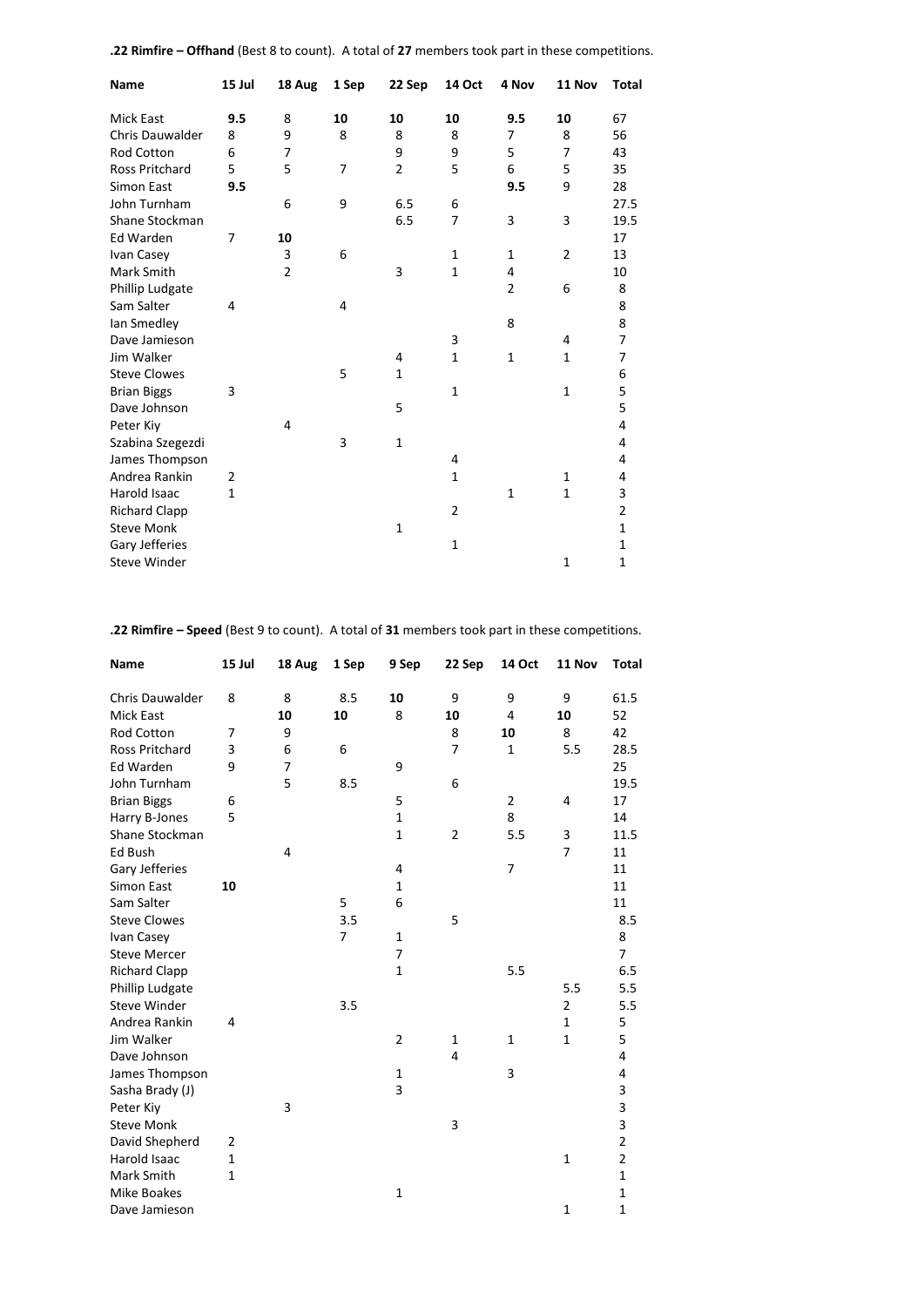| Name                     | 5 Aug          | 25 Aug | 9 Sep          | 15 Sep         | 30 Sep         | <b>20 Oct</b>  | 17 Nov         | <b>Total</b>   |
|--------------------------|----------------|--------|----------------|----------------|----------------|----------------|----------------|----------------|
| <b>Mick East</b>         | 10             | 10     | 9              | 10             | 9              | 10             | 10             | 68             |
| <b>Chris Dauwalder</b>   |                | 7      | 5              |                | 5.5            |                | 9              | 26.5           |
| Steve Jugg               | 3              | 9      |                |                | 4              | $\overline{7}$ |                | 23             |
| Ed Warden                | 5              |        | 8              | 9              | 1              |                |                | 23             |
| Dave Johnson             | $\mathbf{1}$   | 6      |                | $\overline{7}$ |                | 3              | 5              | 22             |
| <b>Rod Cotton</b>        | $\mathbf{1}$   | 8      |                |                | $\mathbf 1$    | 4              | $\overline{7}$ | 21             |
| <b>Steve Mercer</b>      | 6              |        | 7              |                | 8              |                |                | 21             |
| Simon East               | 9              |        | 10             |                |                |                |                | 19             |
| Matt Mercer              | 8              |        |                |                | 10             |                |                | 18             |
| Chris Blackler           | 7              |        |                |                |                | 8.5            |                | 15.5           |
| Pete Smith               |                |        |                | 8              | 7              |                |                | 15             |
| <b>Ross Pritchard</b>    | 1              |        |                |                | 5.5            | 5              | 2.5            | 14             |
| James Thompson           |                | 5      |                |                | 1              |                | 8              | 14             |
| <b>Steve Monk</b>        | $\overline{2}$ |        |                |                | 1              | 6              | 4              | 13             |
| Harry B-Jones            |                |        | 6              |                | $\mathbf{1}$   |                | 6              | 13             |
| John Turnham             | 1              |        |                |                | 3              | 8.5            |                | 12.5           |
| Ivan Casey               | 1              |        |                | 6              | $\mathbf{1}$   | $\mathbf{1}$   | $\mathbf{1}$   | 10             |
| Shane Stockman           |                |        | $\mathbf{1}$   | 3              | $\mathbf 1$    |                | 2.5            | 7.5            |
| <b>Brian Biggs</b>       | 1              |        | 4              |                | $\overline{2}$ |                |                | 7              |
| Jim Walker               |                |        | $\mathbf{1}$   | $\overline{2}$ | $\mathbf{1}$   | $\overline{2}$ | $\mathbf{1}$   | $\overline{7}$ |
| Ed Bush                  | 1              |        |                | 5              |                |                |                | 6              |
| <b>Richard Griffiths</b> | $\mathbf{1}$   | 4      |                |                | $\mathbf 1$    |                |                | 6              |
| <b>Richard Clapp</b>     |                |        | 3              |                | 1              |                |                | $\overline{4}$ |
| Peter Kiy                |                |        |                | 4              |                |                |                | $\overline{4}$ |
| Simon Lagden             | 4              |        |                |                |                |                |                | $\overline{4}$ |
| Mark Smith               |                |        |                | $\mathbf{1}$   | 1              | $\mathbf{1}$   | $\mathbf{1}$   | $\overline{4}$ |
| <b>Mike Boakes</b>       | $\mathbf{1}$   |        | $\mathbf{1}$   |                | $\mathbf{1}$   |                |                | 3              |
| <b>Brendon Brady</b>     |                |        | $\overline{2}$ |                |                |                |                | $\overline{2}$ |
| <b>Harold Isaac</b>      | 1              |        |                |                |                |                |                | $\mathbf{1}$   |
| Jason Slater             | $\mathbf{1}$   |        |                |                |                |                |                | $\mathbf{1}$   |
| Gary Jefferies           |                |        | $\mathbf{1}$   |                |                |                |                | $\mathbf{1}$   |
| Dave Jamieson            |                |        |                |                | $\mathbf{1}$   |                |                | $\mathbf{1}$   |
| Alan Jenkins             |                |        |                |                |                | $\mathbf 1$    |                | $\mathbf{1}$   |
| <b>Matt Micallef</b>     |                |        |                |                |                | $\mathbf{1}$   |                | $\mathbf 1$    |
| <b>Thomas Kulitz</b>     |                |        |                |                |                |                | $\mathbf 1$    | $\mathbf 1$    |
| <b>Elke Kulitz</b>       |                |        |                |                |                |                | $\mathbf{1}$   | $\mathbf{1}$   |

**Gallery Rifle (CF) – Offhand** (Best 8 to count). A total of **36** members took part in these competitions.

**Gallery Rifle (CF) – Offhand Iron Sights** (Best 8 to count). A total of **23** members took part in these competitions.

| <b>Name</b>              | 5 Aug        | 25 Aug | 9 Sep          | 15 Sep | 30 Sep         | 20 Oct         | 17 Nov         | <b>Total</b> |
|--------------------------|--------------|--------|----------------|--------|----------------|----------------|----------------|--------------|
| <b>Mick East</b>         | 10           | 9      |                | 10     | 10             | 10             | 10             | 59           |
| Ed Warden                | 9            |        | 10             | 9      | 7              |                |                | 35           |
| Rod Cotton               | 6.5          | 10     |                |        | $\overline{2}$ | 7              | 8              | 33.5         |
| John Turnham             | 6.5          |        |                |        | 9              | 9              |                | 24.5         |
| Dave Johnson             | 3            |        |                | 8      |                | 6              | 6              | 23           |
| <b>Steve Monk</b>        | 8            |        |                |        | 1              | 8              | 5              | 22           |
| <b>Brian Biggs</b>       | 5            |        | 8              |        | 8              |                |                | 21           |
| Shane Stockman           |              |        | 6              | 7      | $\mathbf{1}$   |                | 4              | 18           |
|                          |              | 8      |                |        | 1              |                | 9              |              |
| James Thompson           |              |        |                |        |                |                | 7              | 18           |
| Harry B-Jones            |              |        | 9              |        |                |                |                | 16           |
| <b>Richard Griffiths</b> | 4            | 7      |                |        | 5              |                |                | 16           |
| Jim Walker               |              |        |                | 6      | 1              | 5              | $\overline{2}$ | 14           |
| Ivan Casey               | 2            |        |                |        | 4              | 3              | 3              | 12           |
| Mark Smith               |              |        |                | 5      | 3              | $\mathbf{1}$   | $\mathbf{1}$   | 10           |
| Mike Boakes              | $\mathbf{1}$ |        | 5              |        | 1              |                |                | 7            |
| <b>Brendon Brady</b>     |              |        | $\overline{7}$ |        |                |                |                | 7            |
| Chris Dauwalder          |              |        |                |        | 6              |                |                | 6            |
| Gary Jefferies           |              |        | 4              |        |                |                |                | 4            |
| Alan Jenkins             |              |        |                |        |                | 4              |                | 4            |
| <b>Matt Micallef</b>     |              |        |                |        |                | $\overline{2}$ |                | 2            |
| Dave Jamieson            |              |        |                |        | $\mathbf{1}$   |                |                | 1            |
| <b>Thomas Kulitz</b>     |              |        |                |        |                |                | 1              | 1            |
| <b>Elke Kulitz</b>       |              |        |                |        |                |                | 1              | 1            |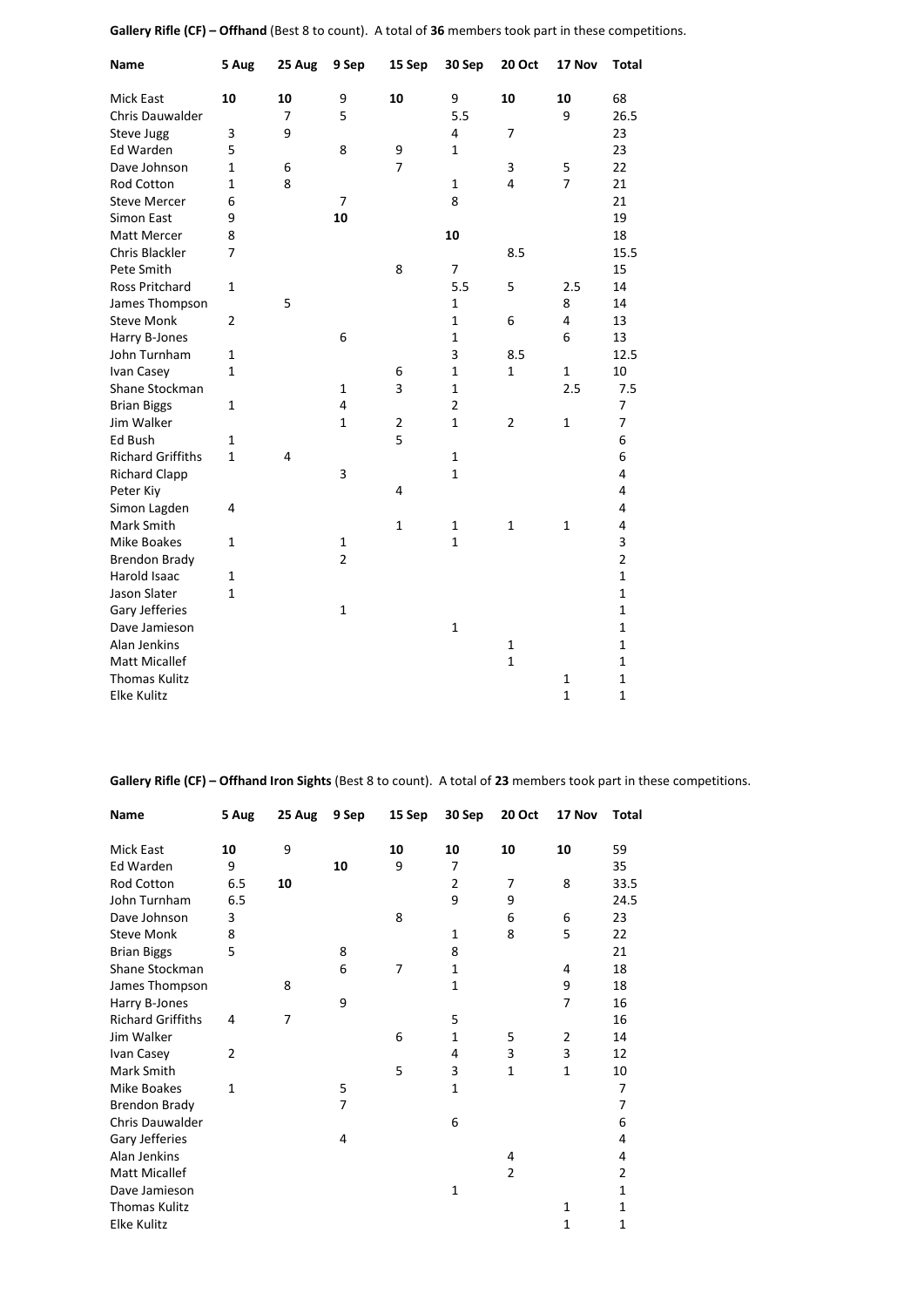| Name                  | 15 Jul | 5 Aug          | 25 Aug         | 15 Sep | 30 Sep         | <b>20 Oct</b>  | 17 Nov         | Total          |
|-----------------------|--------|----------------|----------------|--------|----------------|----------------|----------------|----------------|
| <b>Mick East</b>      | 5      | 8              | 9              | 9      | 10             | 9.5            | 9              | 59.5           |
| <b>Ed Warden</b>      | 9.5    | 10             |                | 10     | 6              |                |                | 35.5           |
| Chris Dauwalder       | 3      |                | 10             |        | 7.5            |                | 10             | 30.5           |
| Rod Cotton            | 7      | 1              | $\overline{7}$ |        | 3              | 6              | 1              | 25             |
| Dave Johnson          |        | $\overline{2}$ | 8              | 6      |                | 5              | 3              | 24             |
| Simon East            | 9.5    | 9              |                |        |                |                |                | 18.5           |
| <b>Ross Pritchard</b> | 6      | $\mathbf{1}$   |                |        | 1              | 4              | 6              | 18             |
| Harry B-Jones         | 8      |                |                |        | 7.5            |                | $\overline{2}$ | 17.5           |
| <b>Steve Monk</b>     |        | $\mathbf{1}$   |                |        | 1              | 8              | $\overline{7}$ | 17             |
| Ed Bush               |        | 1              |                | 8      |                |                | 8              | 17             |
| Steve Jugg            |        | 5              |                |        | 4              | 7              |                | 16             |
| <b>Steve Mercer</b>   |        | 6              |                |        | 9              |                |                | 15             |
| Shane Stockman        |        |                |                | 7      | $\mathbf{1}$   |                | 5              | 13             |
| Chris Blackler        |        | 3              |                |        |                | 9.5            |                | 12.5           |
| James Thompson        |        |                | 6              |        |                |                | 4              | 10             |
| Jim Walker            |        |                |                | 3      | $\mathbf 1$    | 3              | $\mathbf{1}$   | 8              |
| <b>Matt Mercer</b>    |        | 7              |                |        |                |                |                | $\overline{7}$ |
| Peter Kiy             |        | $\mathbf{1}$   |                | 5      |                |                |                | 6              |
| John Turnham          |        | 4              |                |        | $\overline{2}$ |                |                | 6              |
| Pete Smith            |        |                |                |        | 5              |                |                | 5              |
| Lloyd Davy            |        |                |                | 4      |                |                |                | 4              |
| <b>Mark Smith</b>     | 4      |                |                |        |                |                |                | 4              |
| <b>Mike Boakes</b>    |        | $\mathbf{1}$   |                |        | $\mathbf{1}$   |                |                | $\overline{2}$ |
| <b>Matt Micallef</b>  |        |                |                |        |                | $\overline{2}$ |                | $\overline{2}$ |
| Harold Isaac          |        | $\mathbf{1}$   |                |        |                |                |                | 1              |
| Sam Salter            |        |                |                |        | 1              |                |                | 1              |
| Dave Jamieson         |        |                |                |        | $\mathbf{1}$   |                |                | $\mathbf{1}$   |

**Gallery Rifle (CF) – Speed** (Best 9 to count). A total of **27** members took part in these competitions.

**Gallery Rifle (CF) – Speed Iron Sights** (Best 7 to count). A total of **14** members took part in these competitions.

| 5 Aug | 25 Aug | 30 Sep | 20 Oct | 17 Nov | Total |
|-------|--------|--------|--------|--------|-------|
| 7     | 9      | 8      | 9      | 4      | 37    |
| 8     |        | 1      | 10     | 10     | 29    |
| 9     |        |        | 8      | 7      | 24    |
|       | 10     | 9      |        |        | 19    |
| 10    |        | 7      |        |        | 17    |
|       | 8      |        |        | 8      | 16    |
|       |        | 6      |        | 9      | 15    |
|       |        | 2.5    | 7      | 5      | 14.5  |
| 6     |        | 4      |        |        | 10    |
|       |        | 10     |        |        | 10    |
|       |        |        |        | 6      | 6     |
|       |        |        | 6      |        | 6     |
|       |        | 5      |        |        | 5     |
|       |        | 2.5    |        |        | 2.5   |
|       |        |        |        |        |       |

**.22 rimfire pistol Offhand** (Best 9 to count). A total of members took part in these competitions.

| .22 rimfire pistol     | Speed | (Best 9 to count). A total of 12 members took part in these competitions. |        |        |        |        |       |  |
|------------------------|-------|---------------------------------------------------------------------------|--------|--------|--------|--------|-------|--|
| Name                   | 5 Aug | 25 Aug                                                                    | 15 Sep | 30 Sep | 20 Oct | 17 Nov | Total |  |
| <b>Rod Cotton</b>      | 6     | 8                                                                         |        | 7      | 8      | 10     | 39    |  |
| Steve Jugg             | 7     | 10                                                                        |        | 9      | 9      |        | 35    |  |
| Mick East              |       |                                                                           | 10     | 10     |        |        | 20    |  |
| Chris Blackler         | 9     |                                                                           |        |        | 10     |        | 19    |  |
| <b>Chris Dauwalder</b> |       | 9                                                                         |        |        |        | 9      | 18    |  |
| <b>Brian Biggs</b>     | 8     |                                                                           |        | 6      |        |        | 14    |  |
| Ed Warden              | 10    |                                                                           |        |        |        |        | 10    |  |
| Lloyd Davy             |       |                                                                           | 9      |        |        |        | 9     |  |
| <b>Steve Monk</b>      |       |                                                                           |        |        |        | 8      | 8     |  |
| James Thompson         |       |                                                                           |        | 8      |        |        | 8     |  |
| Abi Warden             |       |                                                                           | 8      |        |        |        | 8     |  |
| Simon Lagden           | 5     |                                                                           |        |        |        |        | 5     |  |